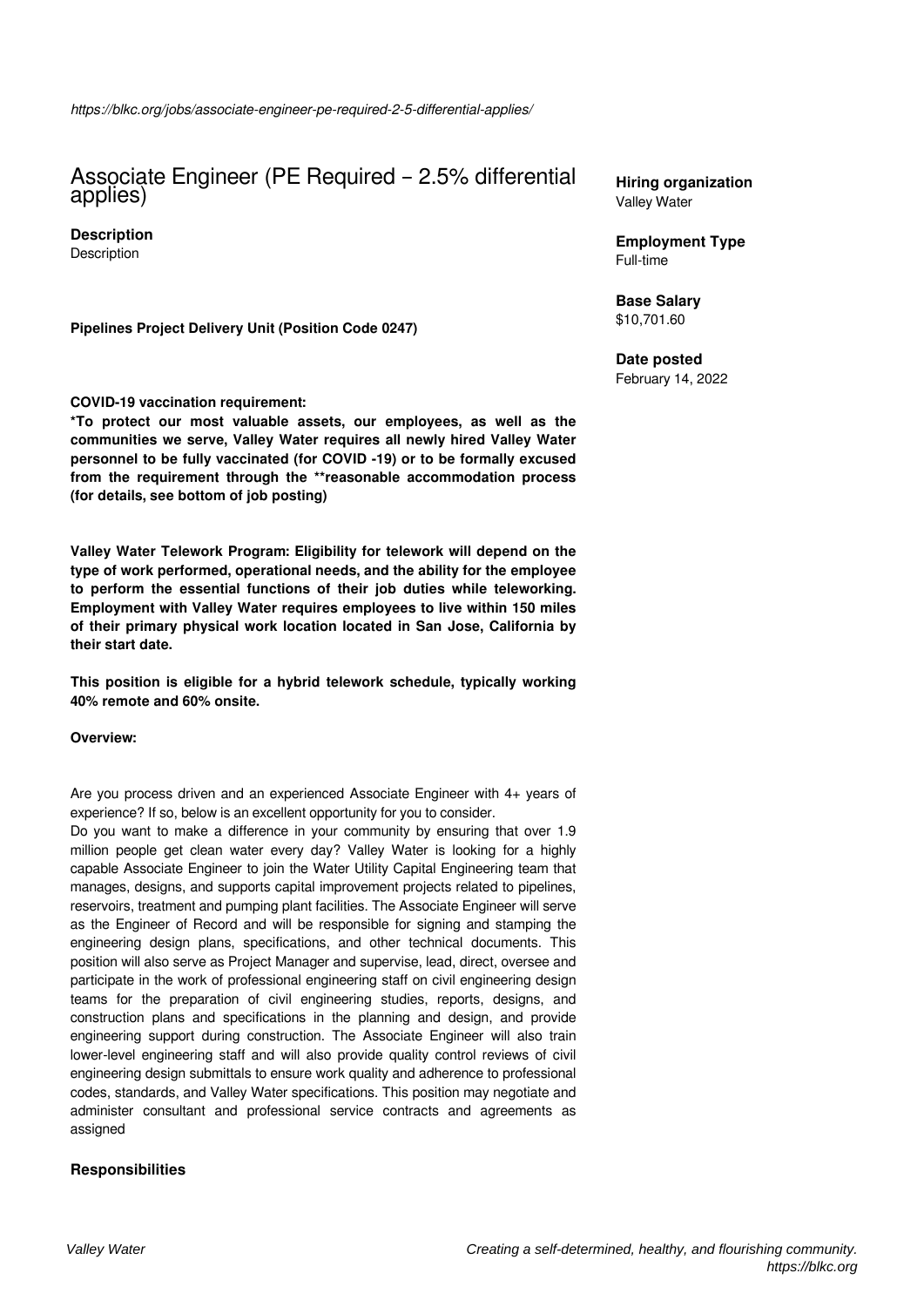### **Key Responsibilities include, but are not limited to:**

- Perform engineering designs including research, investigations, design analysis and calculations, engineering reports, studies, feasibility, and cost/benefit analysis, etc. Prepare engineering plans, specifications, cost estimates and other technical documents.
- Provide quality control and technical reviews of engineering design submittals to ensure work quality and adherence to professional codes, standards, and specifications.
- Provide engineering support during construction including design changes, submittal review, request for information, change orders, field inspections for construction projects for conformance and compliance to contract documents.
- Perform supervisory duties which may include organizing, directing, leading, planning, scheduling, assigning, and reviewing the work of staff and provide training and technical support to lower-level staff.
- Serve as the Engineer-of-Record (responsible charge) and sign, stamp, and date pipeline project engineering plans, specifications, and other technical documents.

## **Qualifications**

### **Ideal Candidate's Background Includes:**

Applicants whose experience and background best match the ideal experience, knowledge, skills, abilities, and education are considered ideal candidates for the position. To determine the top candidates, each applicant will be assessed based on the ideal candidate criteria listed below.

## **Ideal Experience:**

- 4 or more years of experience working on engineering projects related to water infrastructure.
- Sign and stamp designs and engineering documents.
- Prepare plans, specs, technical documents and cost estimates.
- Perform quality control/review of engineering designs and specifications.
- Proficient in Microsoft Office suite, GIS, and AutoCAD.
- Experience with applicable codes, specifications, standards & other project requirements.
- Experience using relevant engineering design software such as InfoWater and InfoSurge modeling software is a plus.
- Experience with alternative project delivery methods, such as design-build, is a plus.
- Experience at a public agency, working on capital projects from planning to design to construction is a plus.
- Operational experience at facilities like water treatment or pumping plants in the capacity of operator or maintenance is a plus.

#### **Ideal Skills and Abilities:**

- Ability to lead, coordinate and oversee engineering studies, planning, design and construction projects, and programs.
- Ability to plan, direct, assign and review the work of assigned staff, provide training and technical support to assigned staff.
- Ability to apply engineering principles and computer programs/software to the solution of engineering problems, conduct various engineering studies to recommend engineering solutions and prepare and interpret drawings,